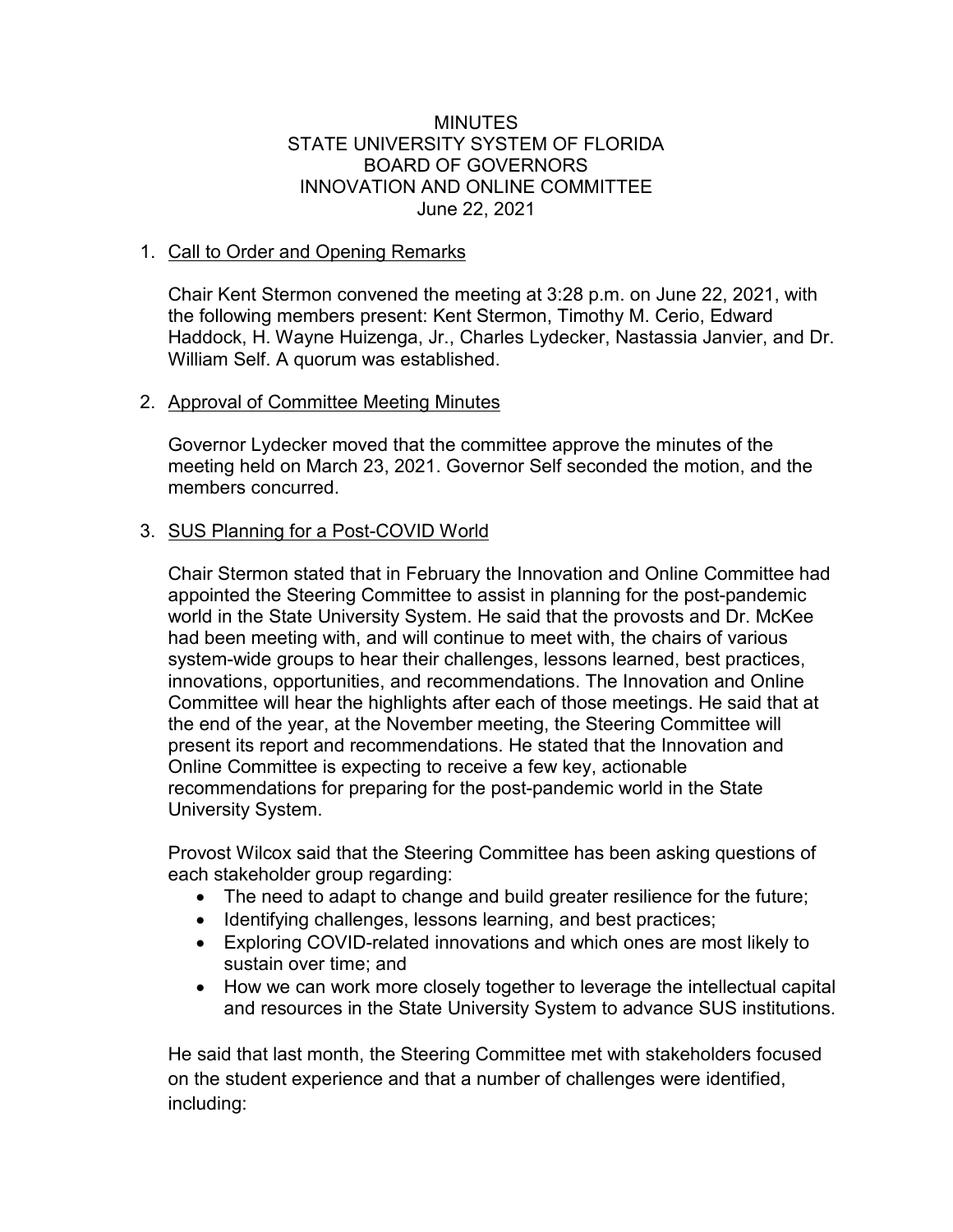- Communication,
- The adverse impact of the COVID experience on particular identified groups, such as those students who had to manage childcare and elder care responsibilities; students with disabilities; students of color; limited income students; and first-generation students.
- Those challenges that students had to navigate, which ranged from access to digital support services to housing and food insecurities to other disadvantages that students had to face throughout the past year.
- A set of financial challenges, including an emerging dependency on student financial aid grants and federal assistance for institutions and concerns about what happens when those federal supplements go away. Other financial challenges included those related to reduced occupancy and lost revenue in student housing.

Provost Wilcox indicated there has been tremendous value in closer collaborations across the State University System, as well as in leveraging digital platforms used by student support units for enhanced student success.

He said lessons learned and best practices also included the need for agile and evidence-based decision-making in response to continuing uncertainty and sometimes rapidly changing conditions; the need to sustain institutional investments in online platforms for student support services; seamless collaboration with Information Technology units; and recognition that online platforms will remain central to remote work and professional development for student support staff.

He stated recommendations included:

- Establish clear expectations and policies for employees working remotely;
- Strengthen partnerships with local public health authorities beyond COVID;
- Consider the feasibility of establishing a statewide pool of telecounselors for deployment in times of crisis;
- Conduct a comprehensive assessment of the benefits and feasibility of requiring student health insurance across the twelve institutions; and
- Examine the adverse impact of events like COVID on differentiated groups of students.

Provost Wilcox said the Steering Committee will next meet with a group of business and finance offices from across the State University System, along with deans of medical schools and colleges of Public Health, and will report those discussions to the Innovation and Online Committee toward the end of August. The final report and recommendations will be presented in November.